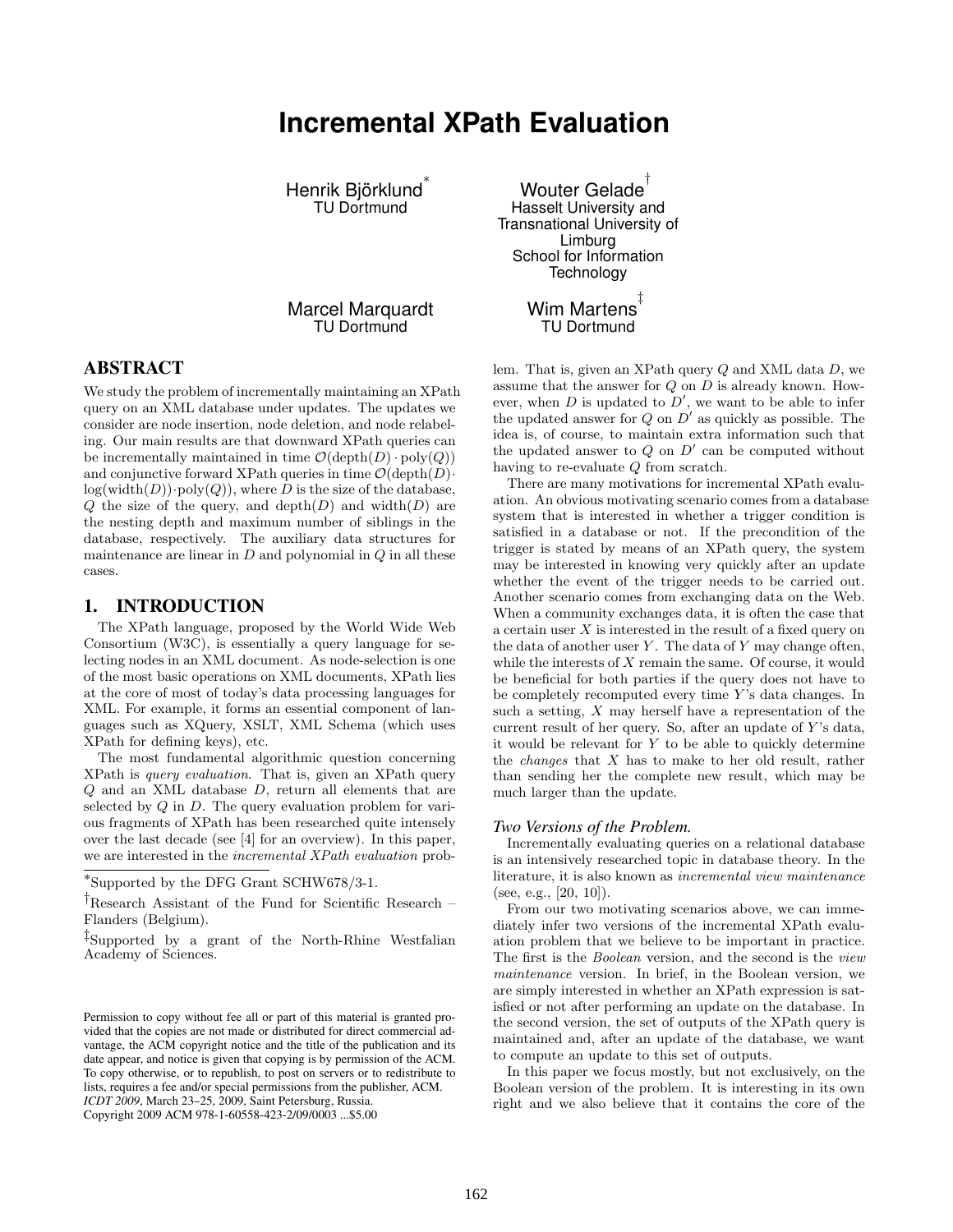view maintenance version. The view maintenance version is more general, but it turns out that the Boolean version is already quite challenging. We believe that the difficulties of the Boolean version need to be understood before view maintenance can be properly tackled.

#### *Our Contributions.*

Our main results are summarized in Table 1. Here,  $|D|$ and  $|Q|$  are the sizes of the XML document and the XPath query, respectively. The results are for Boolean incremental evaluation, and the time complexities per update. That is, we assume that a database gets an update of the form: relabel node  $x$ , delete the subtree rooted at  $x$ , or insert a node  $x$  in position  $y$ . Each such update can be handled by the algorithms in the time given in Table 1. Some of the time complexities contain a factor  $\operatorname{depth}(D)$ , i.e., the depth of the tree representation of  $D$ , rather than the actual size of D. We believe this to be very important for practical purposes, as the depth of  $D$  is, in practice, extremely small when compared to the actual size of D. The size-entries in the table show the size of the auxiliary data structure that is needed for query maintenance. The left column shows the XPath fragment for which the results hold. The full fragment "XPath Patterns" is defined in Section 2 but can be seen as Core XPath [4] with the addition of the nextsibling and previous-sibling axes. The other rows denote the fragments of XPath Patterns that only allow the listed operators and axes. Here,  $\downarrow$ ,  $\Downarrow$ ,  $\rightarrow$ ,  $\Rightarrow$  denote the axes child, descendant, nextsibling,<sup>1</sup> and following-sibling, respectively.

In case (3) in the table, we can also do view maintenance for the query, but only in a restricted form. Essentially, we can maintain the set of the nodes where the root of the query matches  $D$ . The good news is that all new updates to the set of results, for one single update, can be computed in time  $\text{depth}(D) \cdot \text{poly}(Q)$ . On the other hand, this is because all positions where the truth value of the root of the query changes lie on the path from the change in D to its root.

Finally, we want to bring the incremental XPath evaluation problem to the attention of the database theory community. To the best of our knowledge, this is the first theory paper that deals with this problem, and the first paper that provides worst-case upper bounds on the incremental evaluation problem for XPath.

#### *Related work.*

There are several practically oriented papers dealing with incremental XPath evaluation [12, 14, 16, 17]. None of these papers give any worst-case complexity bounds. The papers [12, 17] only consider leaf deletion and insertion, and [14] considers deletion and insertion of entire subtrees and can thus, in worst case, not be better than re-evaluation.

Incremental XPath evaluation can be seen as a generalization of the XPath evaluation problem on XML streams (see, e.g., [2, 9, 18]). In streaming XPath evaluation, one reads the XML document as a sequence of SAX-events, i.e., the sequence of opening and closing tags in the ordering in which they occur in the XML file. When viewing an XML document as a tree, this ordering corresponds to the depth-first left-to-right ordering of the tree. Streaming XPath evaluation can then be seen as incremental XPath evaluation in which the only update operation is that nodes can be added at the last position in the depth-first left-to-right ordering.

The incremental validation of XML schemas [1, 3] is closely related to our problems. In incremental schema evaluation, one is asked to maintain satisfaction of an XML document by an XML schema, where the document can be updated. Balmin et al. describe an algorithm for incrementally maintaining whether a tree is accepted by a tree automaton [1] which we use to infer some upper bounds in this paper.

The (non-incremental) XPath evaluation problem has been studied quite extensively in the literature [5, 6, 7, 8]. We refer to [4] for a more detailed overview. There is a large amount of work on indexing on XML documents (e.g, [13]), but indexing schemes are usually aimed towards answering a large class of XPath queries and require time at least linear in the database for complicated queries.

## 2. PRELIMINARIES

By  $\Sigma$  we always denote a fixed but infinite set of labels. We abstract away from actual XML documents by viewing them as rooted, ordered, finite, labeled, unranked trees, which are directed from the root downwards. That is, we consider trees with a finite number of nodes and in which nodes can have arbitrarily many children. We view an XML document D as a relational structure over a finite number of unary labeling relations  $a(\cdot)$ , where each  $a \in \Sigma$ , and binary relations child( $\cdot$ ,  $\cdot$ ) and next-sibling( $\cdot$ ,  $\cdot$ ). Here,  $a(u)$ expresses that u is a node with label a, and child $(u, v)$  (respectively, next-sibling $(u, v)$ ) expresses that v is a child (respectively, next sibling) of  $u$ . We also use the notations descendant $(u, v)$  and following-sibling $(u, v)$  for the respective transitive closures of the above relations. The label of a node u must be unique and is denoted by  $lab(u)$ . We write  $\text{Nodes}(D)$  and  $\text{Edges}(D)$  for the sets of nodes and edges of a tree (document) D. As usual,  $\text{Edges}(D)$  is the set of pairs  $(u, v)$  such that child $(u, v)$  holds in D. The root of D is denoted by root(D). We define the *size of D*, denoted by  $|D|$ , as the number of nodes of D.

Notice that we have an infinite set of labels from which our (finite) trees can choose. This reflects how trees occur in an XML-context: an XML tree is a finite structure, but there is no restriction on how it should be labeled (if no schema is provided).

# 2.1 XPath Patterns

We assume that the reader is familiar with XPath. Instead of working directly on XPath queries, we will usually use XPath Patterns, which are a more convenient technical tool for our algorithms. XPath Patterns allow us to reason about nodes and edges in the pattern. Our XPath Patterns will make use of axes. The XPath axes in this paper are fairly standard: self, child  $(↓)$ , descendant  $(↓)$ , descendant-or-self  $(\downarrow^*)$ , parent  $(\uparrow)$ , ancestor  $(\uparrow)$ , ancestor-or-self  $(\uparrow^*)$ , next-sibling  $(\rightarrow)$ , following-sibling  $(\rightarrow)$ , previous-sibling  $(\leftarrow)$ , preceding-sibling  $(\Leftarrow)$ . We note that the remaining XPath axes (i.e., following and preceding) can be expressed by these axes using only a linear blow-up.

XPath Patterns are defined as follows.

DEFINITION 2.1. An XPath Pattern is a rooted, unordered, finite, labeled tree in which the nodes and edges bear types. The type of a node u, denoted by type(u) can either be label

<sup>&</sup>lt;sup>1</sup>Next-sibling is strictly speaking not a primitive axis in XPath, but can be expressed using followingbut can be expressed using followingsibling::∗[position() = 1].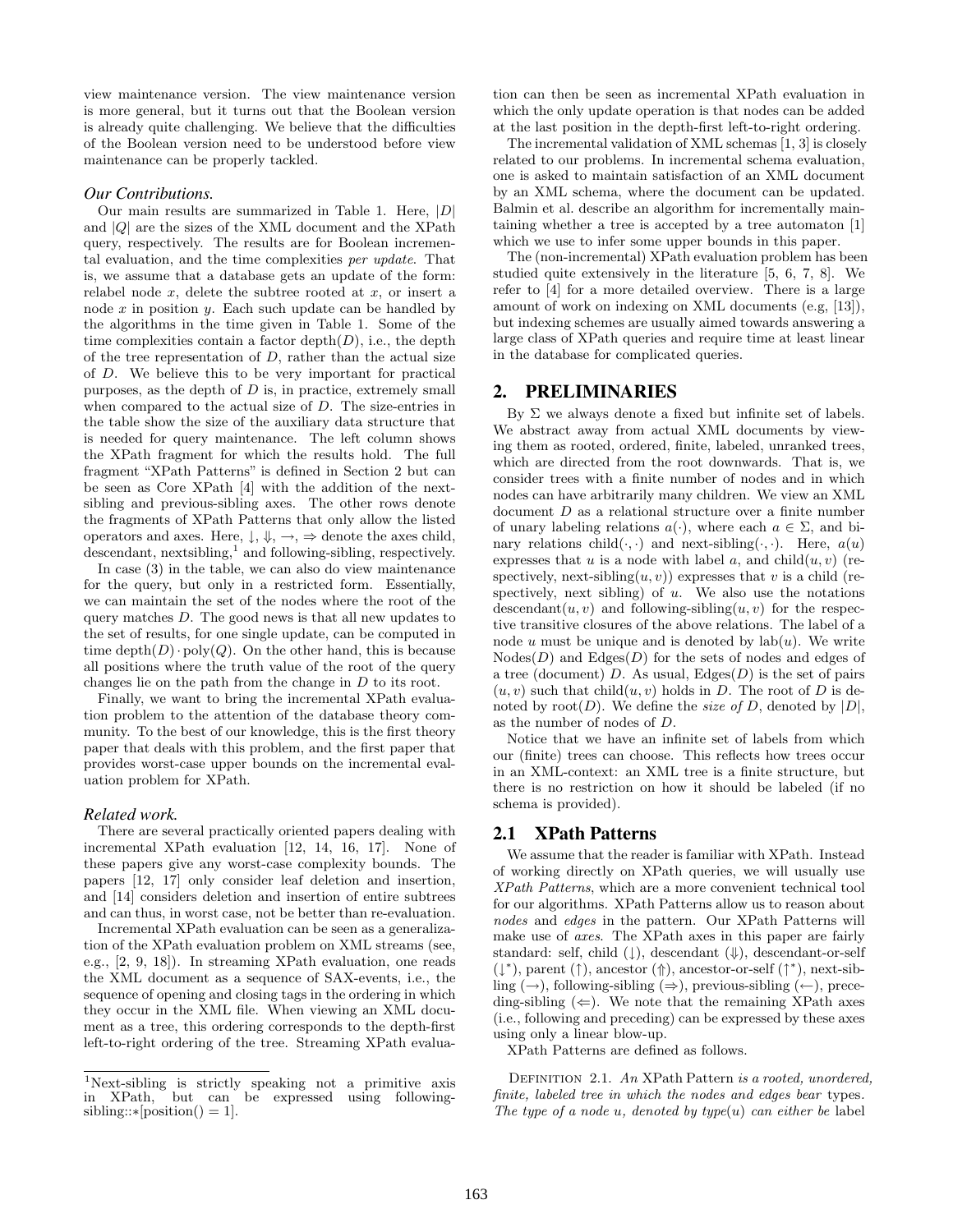|     | Fragment                                                   | Complexity                                                                                                     | <b>Section</b> |
|-----|------------------------------------------------------------|----------------------------------------------------------------------------------------------------------------|----------------|
| (1) | <b>XPath</b>                                               | Time: $\mathcal{O}(\text{polylog}( D )) \cdot 2^{\mathcal{O}( Q )}$                                            | Section 3      |
|     | Patterns                                                   | Size: $\mathcal{O}( D ) \cdot 2^{\mathcal{O}( Q )}$                                                            |                |
| (2) | <b>XPath</b>                                               | Time: $\mathcal{O}(\operatorname{depth}(D) \cdot \log(\operatorname{width}(D))) \cdot 2^{\mathcal{O}( Q )}$    | Section 3      |
|     | Patterns                                                   | Size: $\mathcal{O}( D ) \cdot 2^{\mathcal{O}( Q )}$                                                            |                |
| (3) | $\downarrow, \Downarrow, \wedge, \vee, \neg$               | Time: $\mathcal{O}(\operatorname{depth}(D) \cdot  Q )$                                                         | Section 4      |
|     |                                                            | Size: $\mathcal{O}( D  \cdot  Q )$                                                                             |                |
| (4) | $\rightarrow, \Rightarrow, \wedge$                         | Time: $\mathcal{O}(\log( D ) \cdot \text{poly}( Q ))$                                                          | Section 5      |
|     |                                                            | Size: $\mathcal{O}( D  \cdot  Q ^3)$                                                                           |                |
| (5) | $\downarrow, \Downarrow, \rightarrow, \Rightarrow, \wedge$ | Time $\mathcal{O}(\operatorname{depth}(D) \cdot \log(\operatorname{width}(D)) \cdot \operatorname{poly}( Q ))$ | Section 6      |
|     |                                                            | Size: $\mathcal{O}( D  \cdot  Q ^3)$                                                                           |                |

Table 1: Overview of results. The size complexities refer to the size of the auxiliary datastructure that has to be maintained.

or syntax. When the type of a node is label then the label must be in  $\Sigma \cup \{*\}$ . When the type of a node is syntax, the label must be one of  $\land, \lor, \neg$ . The type of an edge e, denoted by type $(e)$ , can be syntax, or any XPath axis.

We assume that XPath Patterns are *well-formed*, that is,  $(i)$  all incoming edges to nodes typed *syntax* must also be typed syntax; (ii) no other edges are typed syntax; (iii) a syntax node labeled  $\neg$  has only one child. For a set X of axes and boolean operators, we denote by  $XPath(X)$  the set of XPath Patterns using only the operators and axes from  $X$ .

Throughout the paper, we will use the letter  $D$  to denote the XML document, and Q to denote the XPath Pattern. The semantics of XPath Patterns are defined inductively on the structure of the pattern. Given a document D, a node  $u \in \text{Nodes}(D)$  and an XPath Pattern Q, we will, for each node  $i$  and each edge  $e$  in  $Q$ , define the two notions  $D \models^u Q[i]$  and  $D \models^u Q[e]$ . Loosely speaking they will express that the subpattern (i.e., subtree) of  $Q$  that starts in node  $i$  (edge  $e$ , resp.) is satisfied in the document  $D$ starting at node u.

We say that  $D \models^u Q[i]$  iff one of the following conditions holds:

- *i* is of type *label*, its label coincides with the label of  $u$ (where ∗ is considered to coincide with any label) and for all edges  $e = (i, j)$  it holds that  $D \models^u Q[e]$ ,
- label(*i*) =  $\land$  and for all edges  $e = (i, j)$  it holds that  $D \models^u Q[e],$
- label(i) =  $\vee$  and there exists an edge  $e = (i, j)$  such that  $D \models^u Q[e]$  or
- label(i) =  $\neg$  and, for the unique edge  $e = (i, j)$ , we have that  $D \nvDash^u Q[e]$ .

Moreover, for each edge  $e = (i, j)$  in  $Q, D \models^u Q[e]$  iff

- type $(e)$  = syntax or type $(e)$  = self, and  $D \models^u Q[j]$  or
- type $(e) = \downarrow$  (resp.,  $\Downarrow$ ,  $\downarrow^*$ ,  $\uparrow$ ,  $\Uparrow$ ,  $\uparrow^*$ ,  $\rightarrow$ ,  $\Rightarrow$ ,  $\leftarrow$ ,  $\Leftarrow$ ) and there exists a child  $v$  of  $u$  (resp., descendant, descendantor-self, parent, ancestor, ancestor-or-self, next sibling, following sibling, previous sibling, preceding sibling  $v$ of u) such that  $D \models^v Q[j]$ .

Finally we say that the document D models the XPath Pattern  $Q(D \models Q)$  iff  $D \models^{\text{root}(D)} Q[\text{root}(Q)]$ . We also abbreviate  $D \models^u Q[\text{root}(Q)]$  with  $D \models^u Q$ . If  $D \models Q$  we also sometimes write that  $D$  satisfies  $Q$ .

Figure 1(a) illustrates an example of an XPath Pattern that is satisfied in the same set of trees as the XPath query  $\frac{|a|}{|b|}$  or  $(\text{not}(./c))$   $\neq$   $\frac{|d|}{|d|}$ . Figure 1(b) shows a document tree modeling the XPath Pattern from Figure 1(a).

When consideing only XPath Patterns Q without negation or disjunction,  $D \models Q$  iff there exists a homomorphic mapping  $\phi$ : Nodes $(Q) \rightarrow$  Nodes $(D)$  (we say  $Q$  can be matched onto  $D$ ) such that  $Q$ 's root is matched onto  $D$ 's root and for all edges  $e = (i, j) \in Q$  we have

- type(i) = syntax or type(e) = self implies  $\phi(i) = \phi(j)$ ,
- type $(e) = \downarrow$  (resp.,  $\Downarrow$ ,  $\downarrow^*$ ,  $\uparrow$ ,  $\uparrow$ ,  $\uparrow^*$ ,  $\rightarrow$ ,  $\Rightarrow$ ,  $\leftarrow$ ,  $\Leftarrow$ ) implies that  $\phi(j)$  is a child (resp., descendant, descendant-orself, parent, ancestor, ancestor-or-self, next sibling, following sibling, previous sibling, preceding sibling) of  $\phi(i)$ .

We say that  $\phi$  is a *root matching* for Q onto D. When we don't require that  $\phi$  maps root(Q) onto root(D), we say that  $\phi$  is a matching. By  $L(Q)$  we denote the set of documents that model Q.

REMARK 2.2. XPath and Core XPath also allow the use of the (binary) union operator, but, in the XPath 1.0 specification, this operator can only be used at the highest level in the parse tree of the query. That is, in our setting one would be allowed to take the union of several XPath Patterns, but not use the union operator in the patterns themselves. We chose not to add union explicitly as, in our boolean setting, this restricted union operator can simply be simulated by the ∨ operator without blow-up.

#### 2.2 The Incremental Evaluation Problem

We treat the incremental evaluation problem for XPath Patterns similarly as Balmin, Papakonstantinou, and Vianu treated the incremental validation problem for XML schemas [1].

We consider the Boolean incremental XPath evaluation problem. That is, given an XPath Pattern Q, a tree D such that  $D \models Q$ , and an update to D yielding another tree D', we wish to efficiently check if  $D' \models Q$ . In particular, the cost should be less than evaluating  $Q$  on  $D'$  from scratch. The individual updates are the following:

- (a) replace the current label of a specified node by another label,
- (b) insert a new leaf node as the next sibling of a specified node,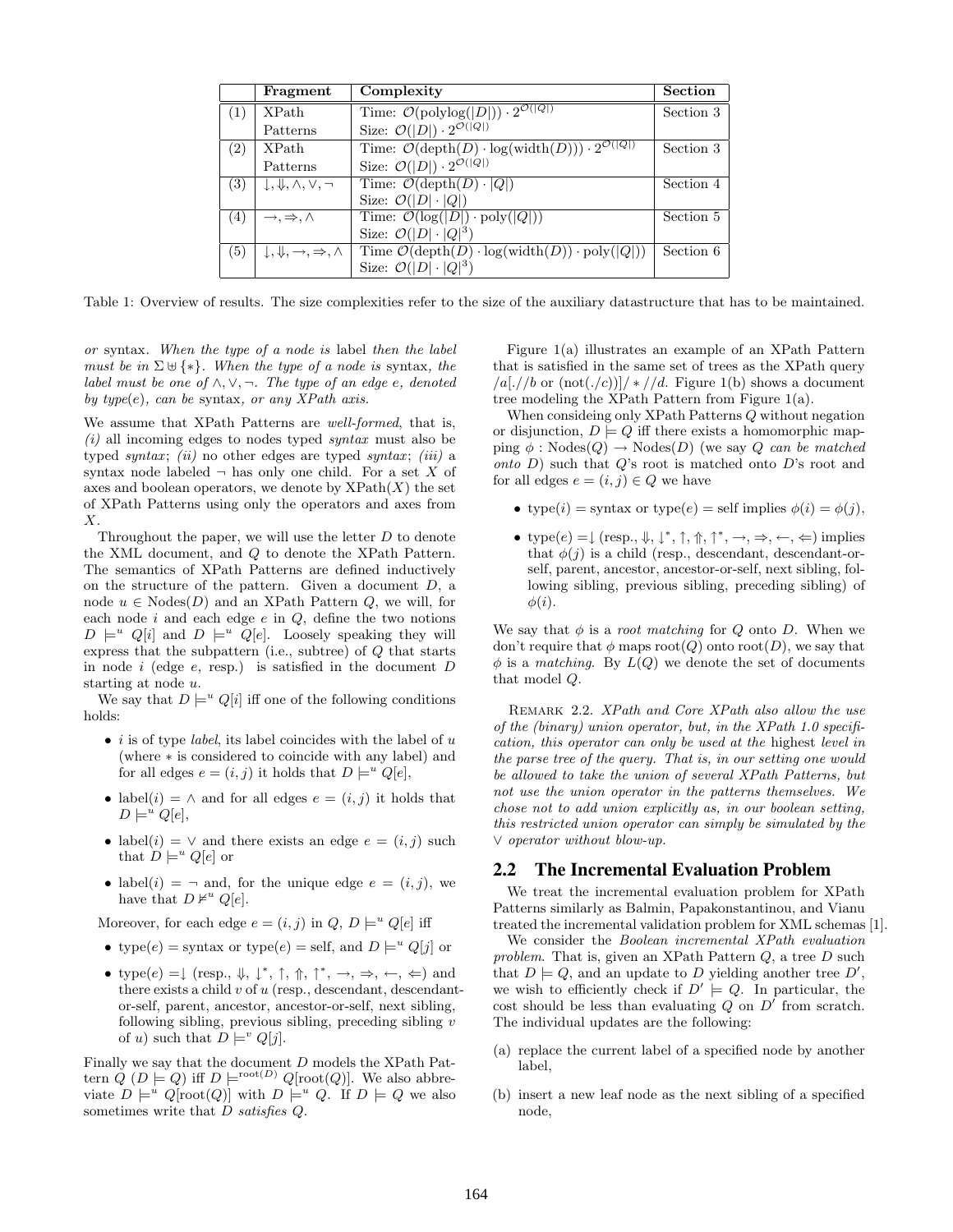



(b) Document modeling the XPath Pattern of Figure 1(a).

Figure 1

- (c) insert a new leaf node as the first child of a specified node, and
- (d) delete a specified node; if the node is an internal one, the subtree rooted at the node is also deleted.

It should be noted that in other work it is sometimes also allowed to insert entire subtrees into the document, instead of single nodes. However, as the above updates allow to insert nodes at any position in the tree, this can be accomodated in our framework by inserting the nodes of the subtree one by one.

We allow some cost-free one-time pre-processing, such as computing an automaton representation of a pattern. We will also initialize and then maintain an auxiliary structure  $A(D)$  to help in the validation. The cost of the incremental validation algorithm is evaluated w.r.t.:

- (a) the time needed to test whether  $D' \models Q$  using D and  $A(D)$ , as a function of  $|D|$  and  $|Q|$ ,
- (b) the time needed to compute  $A(D')$  from D and  $A(D)$ , as a function of  $|D|$  and  $|Q|$ ,
- (c) the size of the auxiliary structure  $A(D)$  as a function of  $|D|$  and  $|Q|$ .

The complexity results are summarized in Table 1. When we state only one time bound, it holds for both (a) and (b). We assume a RAM-model that can store, e.g., counter values of size  $\mathcal{O}(|D| + |Q|)$  in constant space (1 register).

## 3. FULL XPATH PATTERNS

We start with an approach to incremental evaluation for full XPath Patterns. It builds heavily on well-known techniques for translating XPath into finite-state tree automata (see, e.g., [19, 21]). The following lemma, makes this connection explicit. For an automaton A let  $L(A)$  denote the set of trees accepted by A.

Lemma 3.1. Let Q be an XPath Pattern. A non-deterministic unranked tree automaton A with  $L(A) = L(Q)$  can be constructed in time  $2^{\mathcal{O}(|Q|)}$ .

Here, an unranked tree automaton is a tree automaton working directly on unranked trees. Lemma 3.1 was independently discovered (in terms of single-run query automata) by Libkin and Sirangelo [11]. It was already known that standard constructions allowed to construct A in time  $2^{\mathcal{O}(\text{poly}(|Q|))}$ The emphasis of Lemma 3.1 is that  $2^{\mathcal{O}(|Q|)}$  suffices.

Balmin et al. [1] have shown that given an unranked tree automaton A one can incrementally decide membership of an XML document D in  $L(A)$  in time<sup>2</sup> either  $\mathcal{O}(\log^2(|D|))$ . poly(|A|) or  $\mathcal{O}(\operatorname{depth}(D) \cdot \log(\operatorname{width}(D)) \cdot \operatorname{poly}(A))$ . This immediately implies the following.

THEOREM 3.2. Boolean incremental evaluation for an XPath Pattern Q and an XML document D can be performed in

(1) time  $\mathcal{O}(\log^2(|D|) \cdot 2^{\mathcal{O}(|Q|)})$  per update; or

(2) time  $\mathcal{O}(depth(D) \cdot \log(width(D)) \cdot 2^{\mathcal{O}(|Q|)})$  per update;

both with an auxiliary data structure of size  $|D| \cdot 2^{\mathcal{O}(|Q|)}$ .

## 4. DOWNWARD XPATH

As seen in the previous section, an automata-theoretic approach combined with the results from [1] easily yields a maintenance algorithm that is polylogarithmic in the document and exponential in the query size, with auxiliary data which is linear in the document and exponential in the query. This may work as long as the query is very small, but for larger queries, the complexity becomes prohibitive.

One might think that the following approach could work: compute a 2-way alternating tree-automaton for the query, and try to maintain accepting runs of this automaton directly, rather than first translating to a non-deterministic automaton. Unfortunately, each run of the alternating automaton is a tree, and we would have to maintain sets of cuts of such trees, i.e., sets of sets of states. Actually, maintaining acceptance of the alternating automaton more or less amounts to the same as maintaining acceptance for its nondeterministic counterpart. This would again make both running time and auxiliary data exponential in the query.

In the remainder of the paper we present direct maintenance algorithms for two important XPath fragments: downward XPath and conjunctive forward XPath. These algorithms do not involve translations into automata.

In this section, we provide an algorithm for incrementally maintaining a downward XPath pattern, i.e., an XPath(↓, ⇓, ∧, ∨, ¬)-pattern. We show the following result:

THEOREM 4.1. Boolean incremental evaluation for an  $XPath(\mathcal{L}, \mathcal{L}, \wedge, \vee, \neg)$  pattern Q and XML document D can be performed in time  $\mathcal{O}(depth(D) \cdot |Q|)$  per update. The size of the auxiliary data structure is  $\mathcal{O}(|D| \cdot |Q|)$ .

.

<sup>&</sup>lt;sup>2</sup>Actually, they state a complexity bound of  $\mathcal{O}(\mathrm{depth}(D) \cdot$  $log(D) \cdot poly(A)$ , but a slightly more detailed analysis shows that the complexity is also  $\mathcal{O}(\operatorname{depth}(D) \cdot \log(\operatorname{width}(D))$ .  $poly(A))$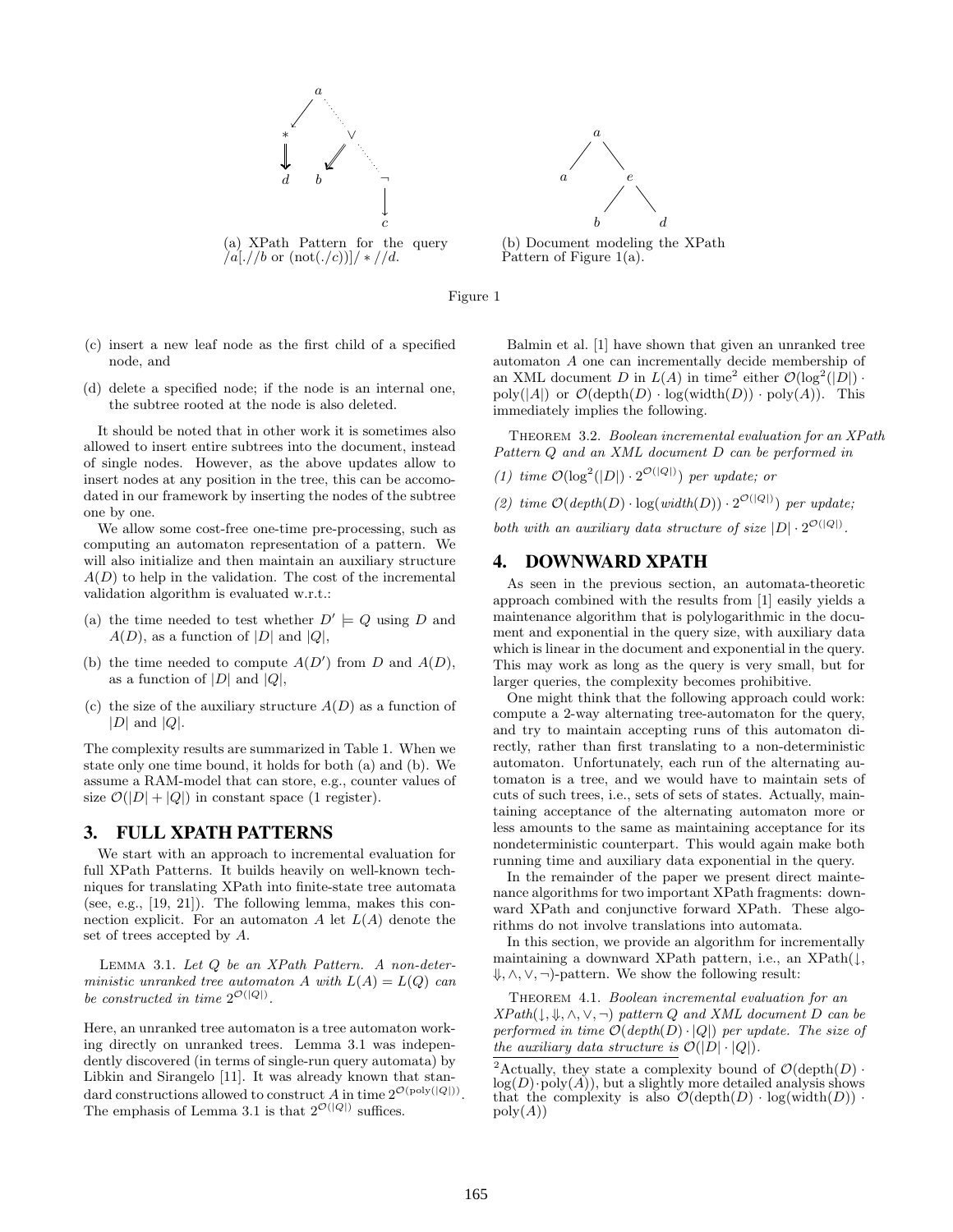The algorithm works as follows. For each node  $u$  in  $D$ , with children  $u_1, \ldots, u_k$ , we store a record  $R_u$  consisting of

- the set of query nodes  $S^u = \{q \in \text{Nodes}(Q) \mid D \models^u \}$  $Q[q]$ ,
- for every query node q, the cardinality counts<sup>u</sup>(q) of the set  $\{u_i \mid q \in S^{u_i}\},\$
- the set of query nodes  $D^u = \{q \mid \exists u'.\text{descendant}(u, u') \land \}$  $D \models^{u'} Q[q]$ , and
- for every query node q, the cardinality count  $D^{u}(q)$  of the set  $\{u_i \mid q \in D^{u_i}\}.$

Then, D satisfies Q iff root(Q) is in  $S^{\text{root}(D)}$ . So, once the auxiliary data structure is computed, testing whether  $D \models$ Q is trivial. The size of each record  $R_u$  is  $\mathcal{O}(|Q|)$ , so the size of the entire auxiliary data structure is  $\mathcal{O}(|D| \cdot |Q|)$ .

It now suffices to show that we can incrementally update the auxiliary data structure in time  $\mathcal{O}(\text{depth}(D) \cdot |Q|)$ . Notice that, for each of the updates of a node  $u$  in  $D$  (label change, node insertion, and node deletion), only the data records  $R_v$  for nodes v on the path from u to the root of D change. We recompute these data records in a bottom-up fashion.

Let  $u$  be the next node for which the record must be updated, let v be its parent node, and  $u_1, \ldots, u_k$  its children. When visiting  $u$  we assume that the updated values count S<sub>new</sub> and count D<sub>new</sub>, and  $S_{\text{new}}^{u_i}$  and  $D_{\text{new}}^{u_i}$ , for all  $i \in$  $\{1, \ldots, k\}$  are given, and compute  $S_{\text{new}}^u$ ,  $D_{\text{new}}^u$ , count $S_{\text{new}}^v$ , and count  $D_{\text{new}}^v$ . If u is a leaf, we have count  $S_{\text{new}}^u(q)$  = count  $D_{\text{new}}^u(q) = 0$  for all q. The recomputation works as follows:

(1)  $S_{\text{new}}^u$ : We compute the set  $S_{\text{new}}^u$  by inspecting Q in a bottom-up fashion.

In Q, we have *syntax* and *label* nodes, and for the latter we distinguish child and descendant nodes depending on whether the incoming edge is a child or descendant edge. We say that a node q of  $Q$  is satisfied (w.r.t. node u in D) if (a) q is a syntax node and  $q \in S_{\text{new}}^u$ , (b) q is a child node and count $S_{\text{new}}^{u}(q) > 0$ , or (c) q is a descendant node and count $S_{\text{new}}^u(q) > 0$  or count $D_{\text{new}}^u(q) > 0$ .

Now, let q be a query node with children  $q_1, \ldots, q_\ell$ . Then,  $q \in S_{\text{new}}^u$  if (a) q is a label node, the label of q matches the label of u, and all children  $q_1, \ldots, q_\ell$  are satisfied w.r.t. u; (b) q is a syntax node labeled  $\wedge$  and all  $q_1, \ldots, q_\ell$  are satisfied w.r.t. u; (c) q is a syntax node labeled  $\vee$  and at least one of  $q_1, \ldots, q_\ell$  is satisfied w.r.t. u; or (d) q is a syntax node labeled  $\neg$  and its (unique) child is not satisfied w.r.t. u.

(2) countS<sub>new</sub>: For all  $q$ ,

count
$$
S_{new}^{v}(q) = \begin{cases} countS^{v}(q) + 1 & \text{if } q \in S_{new}^{u} \text{ and } q \notin S^{u} \\ countS^{v}(q) - 1 & \text{if } q \notin S_{new}^{u} \text{ and } q \in S^{u} \\ countS^{v}(q) & \text{otherwise.} \end{cases}
$$

(3)  $D_{\text{new}}^u$ :

$$
D_{\text{new}}^u = \{q \mid \text{countS}_{\text{new}}^u(q) > 0\} \cup \{q \mid \text{countD}_{\text{new}}^u(q) > 0\}
$$



Figure 2:  $XPath(\rightarrow, \Rightarrow, \wedge)$  query.

(4) count  $D_{\text{new}}^v$ : For all q,

$$
countD_{new}^{v}(q) = \begin{cases} countD^{v}(q) + 1 & \text{if } q \in D_{new}^{u} \text{ and } q \notin D^{u} \\ countD^{v}(q) - 1 & \text{if } q \notin D_{new}^{u} \text{ and } q \in D^{u} \\ countD^{v}(q) & \text{otherwise.} \end{cases}
$$

This algorithm requires time  $\mathcal{O}(\operatorname{depth}(D) \cdot |Q|)$ . Indeed, we only have to update  $depth(D)$  records, each of which can easily be done in time  $\mathcal{O}(|Q|)$ . Furthermore, as the membership of nodes in the set  $\{u \in \text{Nodes}(D) \mid D \models^u Q\}$ only changes for nodes on the path from the update to  $D$ 's root, it is also easy to output the changes to this set in time  $\mathcal{O}(\operatorname{depth}(D) \cdot |Q|).$ 

#### 5.  $XPath(\rightarrow, \Rightarrow, \wedge) ON STRINGS$

In the previous section, we presented an algorithm to efficiently maintain downward navigational queries. Our goal in the rest of the paper will be to extend this fragment by adding the next-sibling and following-sibling axes. This will, however, prove to be non-trivial and will come at the cost of dropping negation and disjunction in the queries.

In this section, we present an algorithm for incrementally evaluating  $XPath(\rightarrow, \Rightarrow, \wedge)$  on strings. This algorithm will then be used in Section 6 to extend the algorithm of the previous section to also handle the next- and following-sibling axes. More specifically, this section is devoted to proving the following result.

THEOREM 5.1. Boolean incremental evaluation for an  $XPath(\rightarrow, \Rightarrow, \wedge)$  pattern Q and a string D can be performed in time  $\mathcal{O}(\log(|D|) \cdot poly(|Q|))$  per update with an auxiliary data structure of size  $\mathcal{O}(|D| \cdot |Q|^3)$ .

This is the most technically difficult result of the paper, and a reader willing to assume the above theorem could skip ahead to Section 6 and return to this point later. Moreover, the present paper does not provide the correctness proof for the algorithm presented in this section.

#### *A slight change in presentation.*

In order to simplify the presentation, we will in the present section slightly modify the query that is the input of our problem. The query  $Q$  will be adapted to a new query  $Q'$ by adding a new root, labeled ∗, which has an outgoing edge to the old root of the query. This edge is a child edge if we are looking for a root matching and a descendant edge if we are looking for any matching. Similarly, every old leaf of the query will have an outgoing descendant edge to a new leaf labeled  $\ast$ . So, from now on, we assume that  $Q$  is always a pattern with a unique edge leaving the root. The query in Figure  $3(a)$  (without the numbers 1–7), for example, is an adapted version of the query in Figure 2.

## 5.1 Evaluating an NFA on Strings

First of all, we explain the intuition behind incrementally evaluating a non-deterministic finite automaton (NFA) on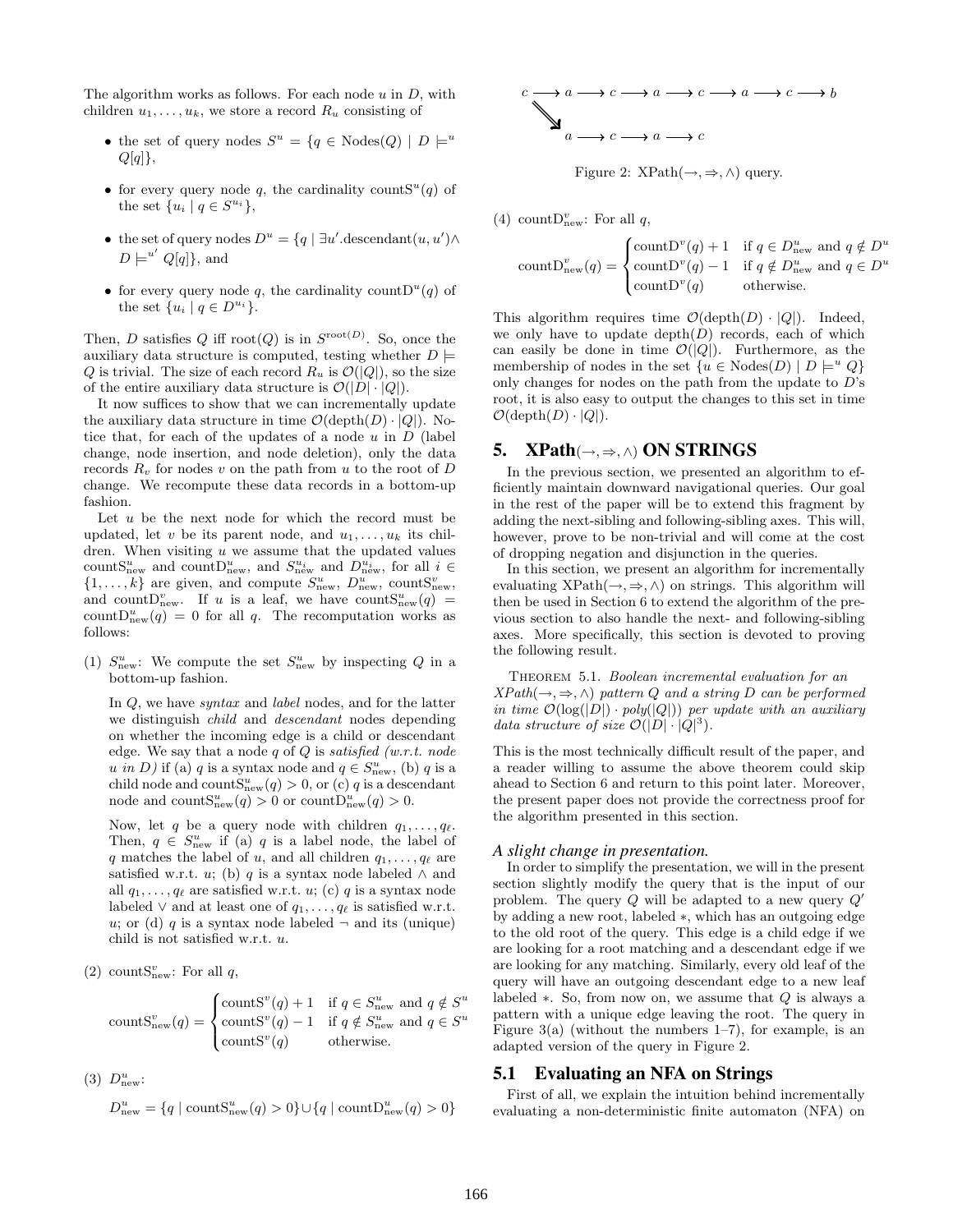strings, and the challenges that arise when trying to adapt this algorithm for incrementally evaluating  $XPath(\rightarrow, \Rightarrow, \wedge)$ on strings. The following technique was first described by Patnaik and Immerman [15] and worked out in more detail by Balmin et al. [1]. Let  $N = (States(N), Alpha(N),$  $Rules(N), init(N), Final(N))$  be an NFA and assume that we have a string  $w = a_1 \cdots a_n$  for which we incrementally want to maintain whether  $w \in L(N)$ .

We first describe the auxiliary data structure we will maintain to do this efficiently. For each  $i, j, 1 \leq i < j \leq n$ , let  $T_{ij}$ be the transition relation  $\{(p,q) | p,q \in \text{States}(N), p \stackrel{a_i \cdots a_j}{\rightarrow}$ q}, where  $p \stackrel{a_i \cdots a_j}{\rightarrow} q$  denotes that N can reach state q when it starts in state p and reads  $a_i \cdots a_j$ . Note that  $T_{ij} =$  $T_{ik} \circ T_{(k+1)j}, i \leq k \leq j$ , where  $\circ$  denotes composition of binary relations.

For simplicity, assume first that  $n$  is a power of 2, say  $n =$  $2<sup>k</sup>$ . The main idea is to keep as auxiliary information just the  $T_{ij}$  for intervals  $[i, j]$  obtained by recursively splitting  $[1, n]$  into halves, until  $i = j$ . More precisely, consider the transition relation tree  $\mathcal{T}_n$  whose nodes are sets  $T_{ij}$ , defined inductively as follows:

- the root is  $T_{1n}$ ;
- each node  $T_{ij}$  for which  $j i > 0$  has children  $T_{ik}$  and  $T_{(k+1)j}$  where  $k = i - 1 + \frac{j-i+1}{2}$ ; and
- the  $T_{ii}$  are the leaves, for all  $1 \leq i \leq n$ .

Note that  $\mathcal{T}_n$  has  $n + (n/2) + \cdots + 2 + 1 = 2n - 1$  nodes and has depth  $log n$ . Thus, the size of the auxiliary structure is  $\mathcal{O}(n | \text{States}(N) |^2).$ 

First, notice that given  $\mathcal{T}_n$  it is easy to decide whether  $w \in L(N)$ . Indeed,  $w \in L(N)$  iff  $(q, f) \in T_{1n}$  for some  $q \in \text{init}(N)$  and  $f \in \text{Final}(N)$ . Therefore, we only have to show that this auxiliary data structure can efficiently be updated.

For simplicity, consider the case when one update occurs, changing the label of the symbol at position  $k$  of  $w$  to  $b$ . That is, the new string is  $w = a_1 \cdots a_{k-1} b a_{k+1} \cdots a_n$ . Note that the relations  $T_{ij} \in \mathcal{T}_n$  that are affected by the updates are those lying on the path from the leaf  $T_{kk}$  to the root of  $\mathcal{T}_n$ . Denote the set of these relations by I and notice that it contains at most log n relations. The tree  $\mathcal{T}_n$  can now be updated by recomputing the  $T_{ij}$ 's in I bottom-up as follows: First, the leaf relation  $T_{ii}$  is set according to Rules(N) and b. Then each  $T_{ij} \in I$  with children T' and  $T''$ , of which one has been recomputed, is replaced by  $T' \circ T''$ . Thus, at most  $log n$  relations have been recomputed, each in time  $\mathcal{O}(|\text{States}(N)|^2 \log |\text{States}(N)|)$ , yielding a total time of  $\mathcal{O}(|\text{States}(N)|^2 \log |\text{States}(N)| \log n).$ 

The above approach can easily be adapted to strings whose length is not a power of 2. Further, the auxiliary data structure has size  $\mathcal{O}(n \cdot |\text{States}(N)|^2)$ . Finally, handling updates in which elements are inserted or deleted is also done in [1], but then some precautions have to be taken in order to make sure that the tree  $\mathcal{T}_n$  remains properly balanced.

#### 5.2 From NFAs to XPath( $\rightarrow$ ,  $\Rightarrow$ ,  $\land$ )

We now extend this approach to evaluate XPath patterns on strings. The most straightforward approach would be to translate the XPath query into a finite automaton and apply similar ideas as above. However, to do this translation efficiently, an alternating automaton would be required. Indeed, the branching in the pattern should be handled by universal states, whereas the  $\Rightarrow$  axis requires guessing and hence existential states. As already mentioned, incrementally maintaining an alternating automaton seems to require space exponential in the automaton, and is thus not feasible. Therefore, we describe a more direct algorithm below.

In this section, we are only concerned with matching query patterns on strings. Therefore, if a query node  $u$  has two children  $v_1$  and  $v_2$ , and type $((u, v_1)) =$  type $((u, v_2)) = \rightarrow$ , then any matching of the pattern on a string must match  $v_1$  and  $v_2$  to the same string position. This means that we might as well merge  $v_1$  and  $v_2$  into a single query node  $v$  (if  $v_1$  and  $v_2$  have conflicting labels, we simply conclude that there is no string onto which the pattern can be matched). For this reason we assume in the rest of this section, that no query node has two outgoing edges with type " $\rightarrow$ ".

Essentially the incremental algorithm for an NFA remembers, for each relation  $T_{ij}$ , a function mapping each state p onto a set P, where  $P = \{q \mid (p,q) \in T_{ij}\}\$  (but it stores this function directly as a binary relation). We will remember something similar for  $XPath(\rightarrow, \Rightarrow, \wedge)$ , which we first illustrate by means of an example. For an edge  $e = (x, y)$  we refer to  $x$  as the *source* and  $y$  as the *target* of  $e$ .

EXAMPLE 5.2. Consider the query  $Q$  in Figure 3(a) and the string  $D = cacac$ . Intuitively, D should be seen as a substring of a much larger string, for which we want to compute the information for  $T_{i,j}$ . Intuitively, we will remember all pairs  $(e_1, e_2) \in \text{Edges}(Q) \times \text{Edges}(Q)$  such that the part of the query from the target of  $e_1$  to the source of  $e_2$  can be matched inside D, much like in the NFA case. We talk about edges here because when combining a matching of a part of a query on a part of the string with another matching for a consecutive part of the string, what really interests us is which query edges lead from one string part to the next.

For  $D = cacac$ , we remember the pairs  $(1, 2), (1, 3), (1, 4),$  $(1, 5), (1, 6), (1, 7)$ . The intuition is that, if we read D from left to right and we start matching in, e.g.,  $edge<sup>3</sup>$  1, then pair (1, 4) tells us that we can match until edge 4 at the end of  $D$ , *ignoring all paths in*  $Q$  *that branch away* from the path from 1 to 4. So we essentially treat each path in  $Q$  as an NFA, where the edges are its states. The difference from the NFA approach is that single pairs do not do not tell us the whole story. For instance, the pair  $(1, 4)$  doesn't tell us what happens with the path that branches away, the one from edge 5 to edge 7. Thus we have to combine pairs in order to get matchings that span more than one path in Q. For example,  $(1, 4)$  and  $(1, 6)$  can be combined to form a partial matching of  $Q$  in the following way. Let  $Q'$  be obtained from Q by cutting off everything left of 1 and everything right of 4 and 6 (see Figure 3(b)). We can now match  $Q'$  into D such that the target of 1 is matched precisely onto the leftmost symbol and the sources of 4 and 6 onto the rightmost symbol, so the matching could continue to the right of D. Notice that we do not care (yet) about the target labels of 4 and 6.

Note, however, that we cannot combine pairs arbitrarily:  $(1, 3)$  and  $(1, 7)$  cannot be combined into a correct partial matching. When combining matchings for  $(1, 3)$  and  $(1, 7)$ naively, the descendant requirement (edge 5) will not be satisfied. To solve this problem, note that we have to be careful

<sup>3</sup>For the sake of the argument, the reader can assume that the source node of edge 1 is already matched one position before the first position of D.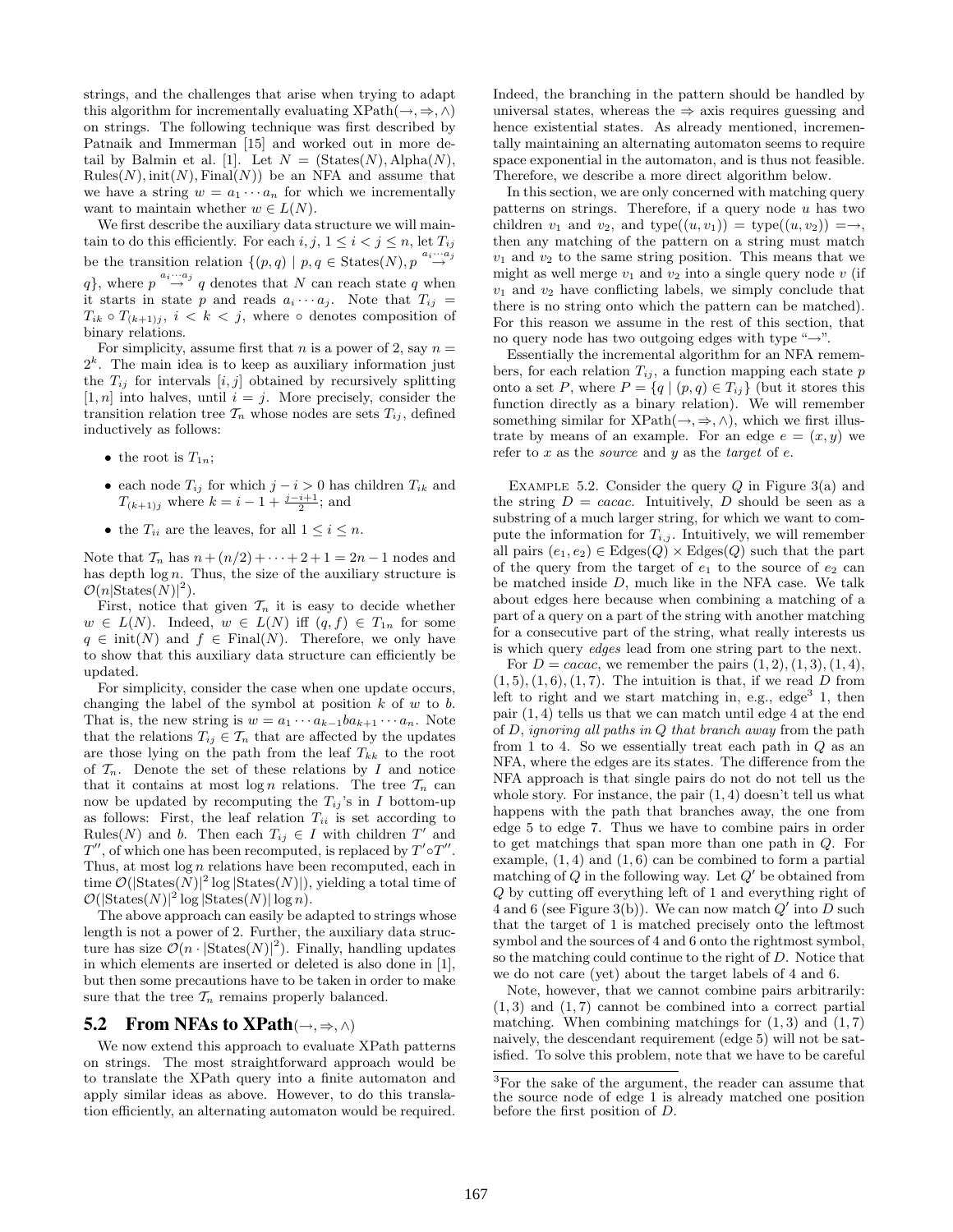

Figure 3

about which information to store. A naive generalization of the NFA approach would store pairs  $(p, P)$  such that p is a start edge and  $P$  is a set of edges which, together, describe a good partial matching (for example, the pair  $(1, \{4, 6\})$ ). But as there can be exponentially many good partial matchings on a string in general, $4$  maintaining this information would require exponential space and time. Therefore, we have to adopt a smarter approach.

#### *Towards the Incremental Algorithm.*

The rough outline of the algorithm for incrementally evaluating an  $XPath(\rightarrow, \Rightarrow, \wedge)$  pattern can now be described. It works quite similar to the algorithm for NFAs described in Section 5.1, with the three crucial differences that

- the relations  $T_{ij}$  store different information;
- the algorithm for joining two relations  $T_{ik}$  and  $T_{(k+1)j}$ into  $T_{ij}$  is completely different; and
- the test for acceptance that needs to be performed at  $T_{1,n}$  is different.

Here, we describe what information will be stored in  $T_{ij}$ . Section 5.3 treats the problem of joining the information. To this end, we need some terminology.

A path in a pattern Q is a sequence  $\rho = (x_1, y_1) \cdots (x_k, y_k)$ of edges of Q such that  $y_i = x_{i+1}$  for all  $i \in \{1, \ldots, k-1\}.$ If  $x_1$  is the root and  $y_k$  is a leaf, we say that  $\rho$  is a maximal path. A cut of a pattern Q is a subset C of  $\text{Edges}(Q)$  such that every maximal path in Q has exactly one edge in C.

Let C be a cut and  $e = (x, y)$  be an edge of Q such that e is not below any edge in  $C$ . The *induced subquery of*  $Q$  *w.r.t.* e and C, denoted  $\text{subQ}(Q, e, C)$ , is the pattern obtained from Q by considering only descendants of e, and removing everything below C. More formally,  $\mathrm{subQ}(Q, e, C)$  is the query  $Q'$  where

- Nodes $(Q')$  is  $\{x, y\} \cup \{z \mid \text{descendant}(y, z) \text{ in } Q \text{ and }$  $\nexists (u, v) \in C$  such that descendant $(v, z)$ ;
- the edges in  $Q'$  are the same as in  $Q$ ; and
- all edges and nodes in  $Q'$  inherit their types from  $Q$ .

To simplify notation further on, we use  $\mathrm{subQ}(Q, \top, C)$  to denote  $\mathrm{subQ}(Q, e, C)$  where e is the unique edge leaving root(Q), and  $\mathrm{subQ}(Q, e, \perp)$  to denote  $\mathrm{subQ}(Q, e, C)$  where C is the cut consisting of all edges entering the leaves of Q.

As we assumed in the beginning of this section that Q contains a new root node, above its old root, we have the following property for all queries and subqueries:

REMARK 5.3. In this section, all queries and induced subqueries of Q have a unique edge leaving their root.

We now define the notion of a partial matching of a subquery into a string D. Our terminology will be slightly more refined — we use  $full$  and top matchings. Intuitively, a full matching  $\phi$  of a query Q will map all the nodes of Q into D, except for its root node. A top matching of Q will be a partial matching that only matches some upper part of Q into D, also excluding the root node.

DEFINITION 5.4 (TOP MATCHING, FULL MATCHING). Let x be the root node of Q, and  $e = (x, y)$  the unique edge leaving x. Let C be a cut of Q and  $C_{low} = \{c_1, \ldots, c_n\} = \{v \mid$  $\exists u.(u, v) \in C$ . Let inner $(Q, C)$  be all nodes of Q that are descendants of x and have a descendant in  $C_{low}$ .

Then  $\phi$  : inner(Q, C)  $\rightarrow$  Nodes(D) is a top matching of Q if the following hold:

- $\phi$  is a matching from inner( $Q, C$ ) to  $D$ ;
- if e is a " $\rightarrow$ "-edge, then  $\phi(y)$  is the first position in D; and
- for each  $j = 1, \ldots, n$ , if there is a u such that  $(u, c_i) \in$ C is a " $\rightarrow$ "-edge, then  $\phi(u)$  is the last position in D.

We say that C is a witness for  $\phi$  and, for any  $C' \subseteq C$ , we also say that  $\phi$  is a top matching w.r.t. C'. We say that  $\phi$ is a full matching of  $Q$  on  $D$ , if  $C_{low}$  is the set of leaves of Q. Hence, every full matching is also a top matching.

#### *The Incremental Algorithm.*

Recall that, in the incremental evaluation algorithm,  $T_{ij}$ denotes the auxiliary data record for the string  $a_i \cdots a_j$ . Example 5.2 suggests that a naive generalization of the algorithm for NFAs could be to store all pairs  $(e, C)$  in  $T_{ij}$ , where  $e$  is an edge and  $C$  a cut, such that there is a full matching of  $subQ(Q, e, C)$  on  $a_i \cdots a_j$ . Unfortunately, in general, there are exponentially many such sets C.

Intuitively, our algorithm stores a ternary relation over edges in each  $T_{ij}$ . This relation is a combination of the binary relation shown in Example 5.2, which contains pairs of edges  $(e_1, e_2)$  such that there exists a top matching of  $subQ(Q, e_1, \perp)$  w.r.t.  $\{e_2\}$ , and a *co-matchability* constraint, which allows us to infer which such pairs can be combined to form a consistent matching. We formalize this in terms of matching triples, for which we first introduce some notation.

DEFINITION 5.5. An edge  $e = (x, y)$  in Q is direct if either

• e is  $a \rightarrow$ -edge; or

<sup>&</sup>lt;sup>4</sup>Take a query that has only wildcards, has depth  $k$  on each path from root to leaf and the root edge has  $k$  outgoing "⇒"-edges.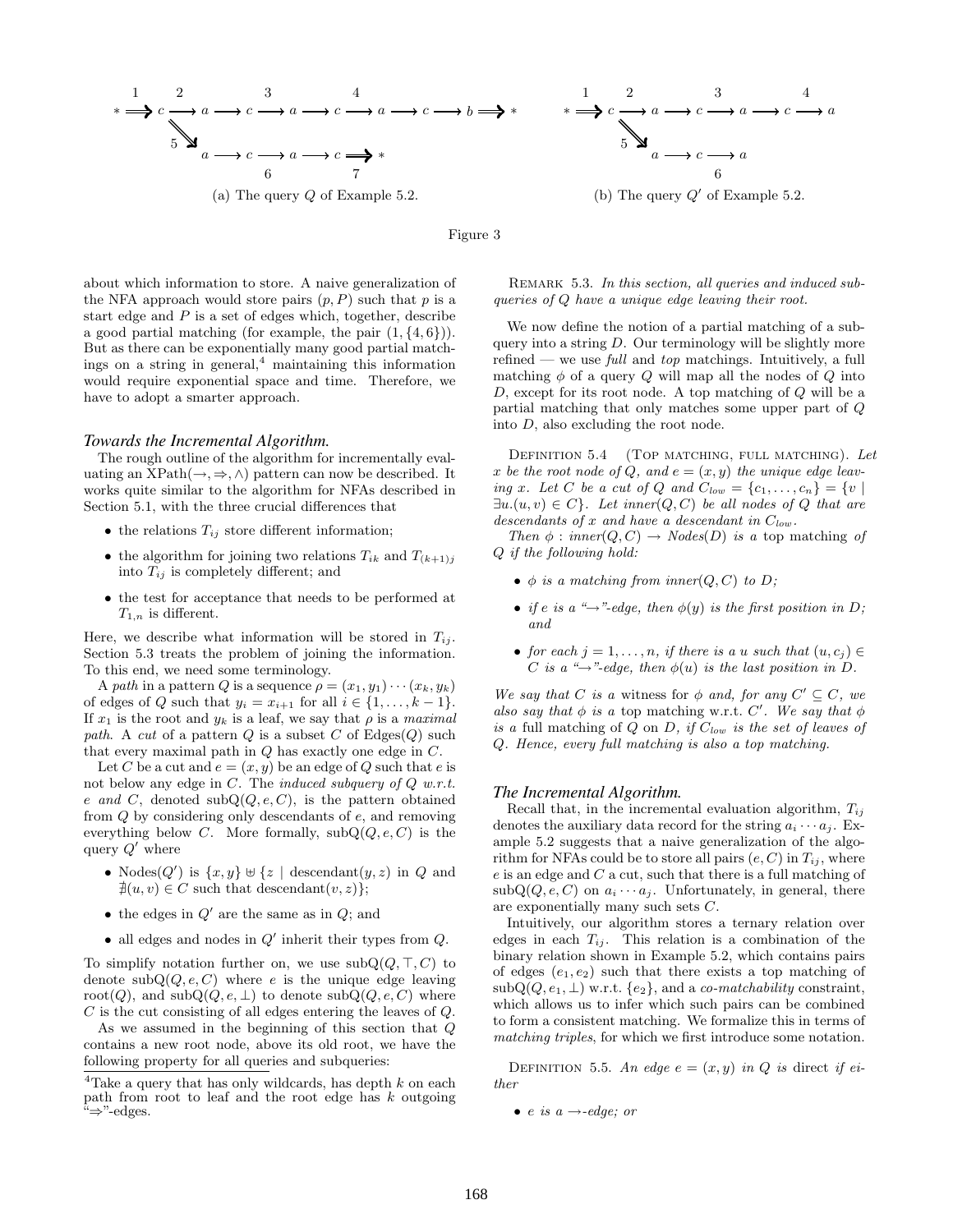• e is a  $\Rightarrow$ -edge and all other edges  $(x, z)$  are also  $\Rightarrow$ edges.

All other edges in Q are called bridge edges. A path in Q that consists only of direct edges is a direct path. Let  $e_1e_2\cdots e_k$  be a path in Q. Then the bridge distance of  $e_k$ from  $e_1$ , denoted  $||e_1, e_k||$  is the number of bridge edges (i.e., non-direct edges) in  $\{e_2, \ldots, e_k\}$  (i.e., we count  $e_k$ , but not e<sub>1</sub>). If  $||e_1, e_k|| = 0$ , we also say that  $e_k$  is a direct descendant of  $e_1$ . The set of all bridge edges on the path from  $e_1$ to  $e_k$  will be denoted as Bridges $(e_1, e_k)$ .

Notice that each bridge edge is a  $\Rightarrow$ -edge and that  $||e_1, e_2||$ is only defined if  $e_2$  is a descendant of  $e_1$  in  $Q$ .

DEFINITION 5.6 (MATCHING TRIPLE). Let  $e_{top}, e_{bot}, e$  be query edges of  $Q$  such that  $e$  is a descendant and  $e_{bot}$  a direct descendant of  $e_{top}$ . Then  $(e_{top}, e_{bot}, e)$  is a matching triple for D if there is a top matching w.r.t.  $\{e_{bot}, e\}$  for  $subQ(Q, e_{top}, \perp)$  on D. We denote the set of matching triples of D by  $T(D)$ .

For the incremental update algorithm, we maintain a similar tree  $\mathcal{T}_n$  as in Section 5.1, but it is computed differently:

- (A) For each position  $i$  in the string, compute  $T_{ii}$ , i.e., the set of all matching triples for  $a_i$ .
- (B) For each  $T_{ij}$  in the data structure, compute  $T_{ij}$  from  $T_{ik}$  and  $T_{(k+1)j}$ , where  $k = i-1+\frac{j-i+1}{2}$ , by adding, for each pair of edges  $e_{\text{top}}$ ,  $e_{\text{bot}}$  in Q such that  $e_{\text{bot}}$  is a direct descendant of  $e_{\rm top},$  the triples  $(e_{\rm top},e_{\rm bot},e)$  that are computed by  $\text{Join}(Q, T_{ik}, T_{(k+1)j}, e_{\text{top}}, e_{\text{bot}})$ . The Joinprocedure, which is the main technical difficulty in this paper, is explained in Section 5.3. For the time being, it is only important to know that it runs in polynomial time in Q and that it computes the matching triples for  $T_{ij}$  correctly.

At the root  $T_{1,n}$  of the data structure we have that  $D \models Q$ if and only if there exists a direct descendant  $e_1$  of  $e_{\text{top}}$  such that for all leaf edges  $e_2$  of Q we have  $(e_{\text{top}}, e_1, e_2) \in T_{1,n}$ , where  $e_{\text{top}}$  is the unique root edge of  $Q$  (Lemma 5.7 below). Clearly, this can be tested in polynomial time. The size of the auxiliary data structure  $\mathcal{T}_n$  is  $\mathcal{O}(n \cdot |Q|^3) = \mathcal{O}(|D| \cdot |Q|^3)$ .

LEMMA 5.7. Let  $Leaf(Q)$  be the set of edges entering a leaf of Q. Let  $e_{top}$  be the root edge of Q, and  $e_{bot} \in \text{Leaf}(Q)$ be a direct descendant of  $e_{top}$ . Then, there is a full matching of Q on D, iff for all  $e \in \text{Leaf}(Q)$ ,  $(e_{top}, e_{bot}, e) \in T(D)$ .

When a position of  $D$  is updated, the incremental update mechanism is exactly the same as in Section 5.1, with the only difference that the updates in  $\mathcal{T}_n$  follow the rules (A) and (B) above for recomputing the  $T_{ij}$ 's on the path from a leaf to the root. Such an update takes  $\text{poly}(Q)$  time for (A), and  $\mathcal{O}(\log(D) \cdot \text{poly}(Q))$  time for the iteration in (B). Finally, testing if the root condition is fulfilled again takes time polynomial in Q. Addressing node insertions and node deletions can be taken care of by keeping  $\mathcal{T}_n$  balanced, which can be done similarly as in the paper by Balmin et al. [1].

#### 5.3 Joining the Data for Two Substrings

In this section we will present the join algorithm (Algorithm 1). Before we can state the algorithm, we first have to give some additional definitions.

DEFINITION 5.8 (BRIDGE WIDTH). Let r be the unique edge leaving the root of  $Q$ . For a query  $Q$ , the bridge width of Q, denoted  $||Q||_{bw}$ , is the maximal bridge distance in Q, i.e.,  $||Q||_{bw} = \max \{||e_1, e_2|| \mid e_1, e_2 \in Edges(Q)\}.$  The subquery of Q with bridge width i, denoted bw<sub>i</sub>(Q), is the query obtained from Q by removing all edges e such that  $||r, e|| > i$ , and removing all nodes thus disconnected from r.

By  $D_1 \cdot D_2$  we denote the concatenation of strings  $D_1$ and  $D_2$ . Finally, for  $C \subseteq Edges(Q)$ , let  $low(C)$  be the set obtained by removing all edges from C which have a descendant in C.

The core problem for the join algorithm is the following: Given strings  $D_1$  and  $D_2$ , the sets of matching triples  $T(D_1)$ and  $T(D_2)$ , the query Q, and edges  $e_{\text{top}}$  and  $e_{\text{bot}}$  from Q such that  $e_{\text{bot}}$  is a direct descendant of  $e_{\text{top}}$ , compute all triples  $(e_{\text{top}}, e_{\text{bot}}, e)$  that belong to  $T(D_1 \cdot D_2)$ . We can then compute the set of all possible matching triples by iterating over all choices of  $e_{\text{top}}$  and  $e_{\text{bot}}$ . A procedure for the core problem is given as Algorithm 1. To get a feel for what the algorithm must do, we consider an example.

EXAMPLE 5.9. Consider the query pattern  $Q$  in Figure 4. Each double line denotes  $a \Rightarrow -edge$ , and a single line denotes a sequence of  $\rightarrow$ -edges. Notice that we depicted Q sideways, so all edges are directed from left to right. We now assume that we already have the matching triples  $T(D_1)$  and  $T(D_2)$ for strings  $D_1$  and  $D_2$  and we want to compute  $T(D)$ , where  $D = D_1 \cdot D_2$ . For our example, the matching triples for  $D_1$ and  $D_2$  are the ones given in Figure 4(b).

Strictly speaking,  $T(D_1)$  and  $T(D_2)$  would contain many more matching triples, such as  $(e_{\text{top}}, e_{\text{top}}, e_{\text{top}})$ , but we limit ourselves to an interesting subset here. We cross out a few triples because we want to explicitly assume that they are not matching triples. (Notice that it is possible that  $(e, c_1, c_3)$  is a matching triple, while  $(e, c_1, c_4)$  is not.) We depict the triples in  $T(D_2)$  with dotted lines in Figure 4.

The algorithm takes the two sets of matching triples as input, together with the edges  $e_{\text{top}}$  and  $e_{\text{bot}}$ . It will infer every edge e such that  $(e_{\text{top}}, e_{\text{bot}}, e)$  is a matching triple. The algorithm iterates over edges with increasing bridge distance from  $e_{\text{top}}$ . In the figure, the edges on the path from  $e_{\text{top}}$  to  $e_{\text{bot}}$  have bridge distance 0, the  $e$ -edge, together with the edges on the middle line have bridge distance 1, and all other edges have bridge distance 2.

Initially, on lines (3)–(8) of the algorithm, we join  $(e_{\text{top}}, c', c')$ with  $(c', e_{\text{bot}}, e_{\text{bot}})$  into  $(e_{\text{top}}, e_{\text{bot}}, e_{\text{bot}})$ , which is our first triple in  $T(D)$ . During the computation we iteratively construct a set C of edges  $(x, y)$  in Q that contains edges for which we matched the source x in  $D_1$  and the target y in  $D_2$ , and which forms a cut through  $Q$ . Essentially,  $C$  should be a "greedy cut", i.e., we remember the edges that are as low in Q as possible. Therefore, on line 5, we set  $C = \{c'\}$ which forms a cut through the part of Q only containing the edges at distance 0.

We then proceed to the loop that begins on line 12. In the first iteration, when  $j = 0$ , we should consider all edges e with distance 0 from  $e_{\text{top}}$ . However, in our example, all such edges lie on the path from  $e_{\text{top}}$  to  $e_{\text{bot}}$ . We can never have a matching triple  $(e_{\text{top}}, e_{\text{bot}}, e)$  where  $e \neq e_{\text{bot}}$  lies on the same path as  $e_{\text{bot}}$ , since only one of them can be matched at the end of D. Thus we already covered this case by adding  $(e_{\text{top}}, e_{\text{bot}}, e_{\text{bot}})$  to  $T(D)$ .

Therefore, we proceed to the second iteration of the while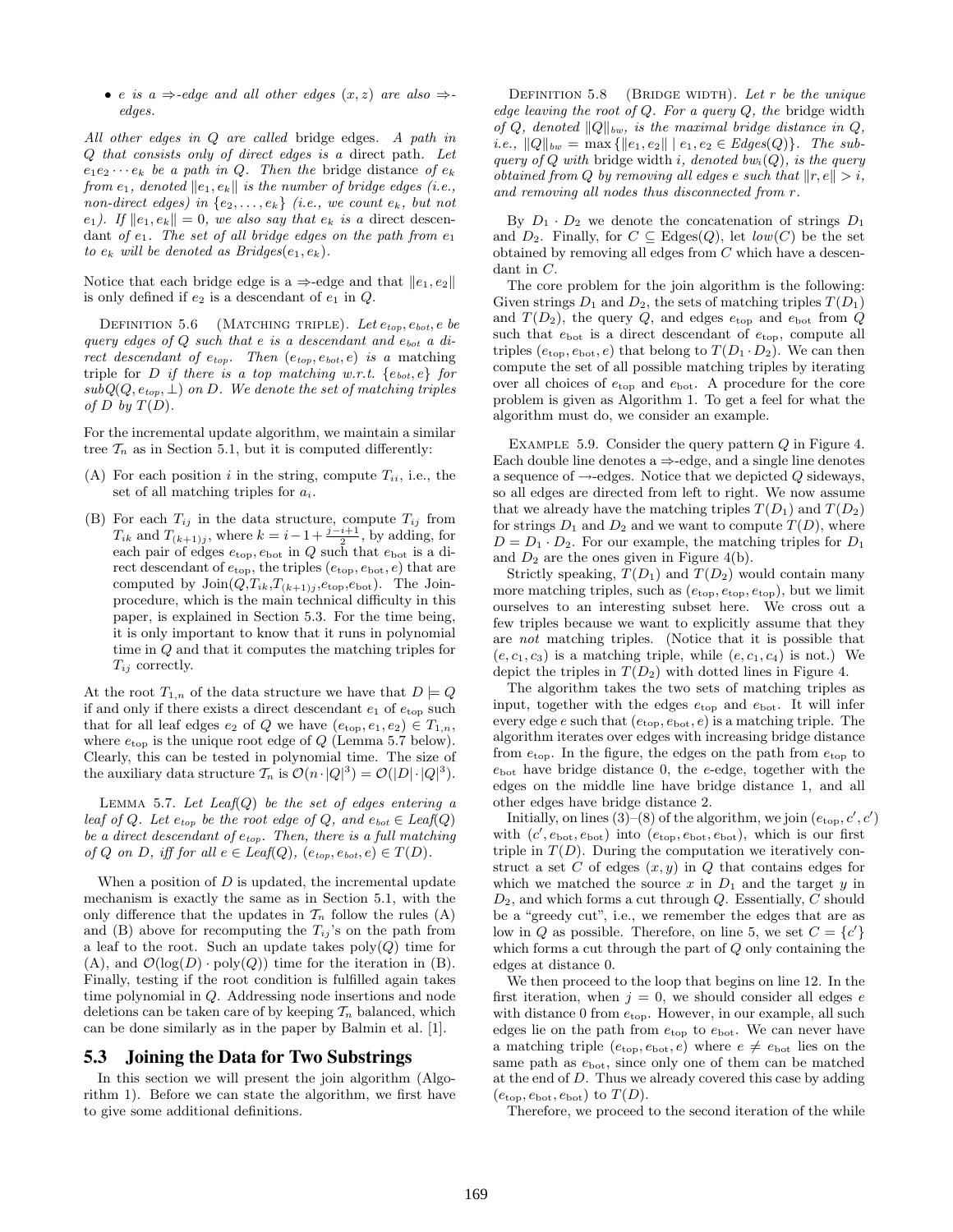Algorithm 1 Join algorithm. The algorithm takes a query Q, two sets of matching triples  $T(D_1)$  and  $T(D_2)$  and two edges  $e_{\text{top}}$ ,  $e_{\text{bot}}$  as input. It is assumed that  $e_{\text{bot}}$  is a direct descendant of  $e_{\text{top}}$ . The algorithm computes all matching triples  $(e_{\text{top}}, e_{\text{bot}}, e)$  of  $D = D_1 \cdot D_2$ , where e is a descendant of  $e_{\text{top}}$ .

Join(Query Q, Triples  $T(D_1)$ , Triples  $T(D_2)$ , Edge  $e_{top}$ , Edge  $e_{bot}$ ) 2:  $P \leftarrow \text{subQ}(Q, e_{\text{top}}, \perp)$  $\textbf{if} \; \exists c': (e_{\text{top}}, c', c') \in T(D_1) \land (c', e_{\text{bot}}, e_{\text{bot}}) \in T(D_2) \; \textbf{then}$ 4:  $c' \leftarrow$  the lowermost such edge  $C \leftarrow \{c'\}$ 6:  $T_0(D) \leftarrow \{(e_{\text{top}}, e_{\text{bot}}, e_{\text{bot}})\}$ else 8: return ∅ end if 10:  $j \leftarrow 0$  $T_1(D) \leftarrow \cdots \leftarrow T_{\|P\|_{\text{bw}}}(D) \leftarrow \emptyset$ 12: while  $j \leq ||P||_{\text{bw}}$  do  $C' \leftarrow \emptyset$ 14: for all  $e \in \text{Edges}(P)$  s.t.  $||e_{\text{top}}, e|| = j$  do if  $(c', e_{\text{bot}}, e) \in T(D_2)$  then 16:  $T_j(D) \leftarrow T_j(D) \cup \{(e_{\text{top}}, e_{\text{bot}}, e)\}$ else if ∃e′ ∈ C \ {c'} ∃e″ : (e', e", e) ∈  $T(D_2)$  then 18:  $T_j(D) \leftarrow T_j(D) \cup \{(e_{\text{top}}, e_{\text{bot}}, e)\}$ else if ∃e' :  $(e_{\text{top}}, c', e') \in T(D_1) \land (e', e, e) \in T(D_2) \land \forall e'' \in \text{Bridges}(e_{\text{top}}, e') : \|e_{\text{top}}, e''\| < j$ 20:  $\rightarrow \exists c'' \in C : (e'', c'', e') \in T(D_1)$  then  $e' \leftarrow$  the lowermost such edge  $22:$  $\ell' \leftarrow C' \cup \{e'\}$  $T_j(D) \leftarrow T_j(D) \cup \{(e_{\text{top}}, e_{\text{bot}}, e)\}$ 24: end if end for 26:  $C \leftarrow C \cup low(C')$  $j \leftarrow j + 1$ 28: end while  $\operatorname{return} \cup_{j=0}^{\|P\|_{\mathrm{bw}}} T_j(D)$ 

loop in which all edges at distance 1 are considered. Here, the if-statement on lines 19-20 applies, and we can combine

•  $(e_{\text{top}}, c', c_1) \in T(D_1)$  with  $(c_1, e_1, e_1) \in T(D_2)$  into  $(e<sub>top</sub>, e<sub>bot</sub>, e<sub>1</sub>)$ .

By doing so, we add  $c_1$  to  $C'$  on line 22. This is the set of candidate edges to be added to the cut C. As at the end of the while loop, we still have  $C' = \{c_1\}$ , we obtain  $C = \{c', c_1\}$  after the second iteration. Notice that  $\{c', c_1\}$ indeed forms a cut of  $bw_1(Q)$ , the part of Q only containing the edges with distance at most 1.

The third iteration of the while loop is the first one that becomes interesting, as now we have to consider a combination of three paths in the query, while our triples only store information about pairs of paths. First, we discuss how naive joins may go wrong. One may be tempted to conclude from  $(e_{\text{top}}, c', c_4) \in T(D_1), (c', e_{\text{bot}}, e_{\text{bot}}) \in T(D_2),$ and  $(c_4, e_4, e_4) \in T(D_2)$  that  $(e_{top}, e_{bot}, e_4)$  is a matching triple for D. However, it is not! And, indeed, there is no rule in the algorithm which would add  $(e_{top}, e_{bot}, e_4)$  to the set of matching triples. Essentially, the reasons are that (i) we could match up to  $c_2$  in  $D_1$  (since  $(e_{\text{top}}, c', c_2) \in$  $T(D_1)$ , but we could not continue this matching in  $D_2$ (since  $(c_2, e_1, e_1) \notin T(D_2)$ ) and *(ii)*  $(e, c_1, c_4) \notin T(D_1)$ . In other words, we cannot achieve a matching that is consistent with the lowest possible cut  $C = \{c', c_1\}$  that we have computed thus far. This is the point where we need to make use of C to make the correct combinations, and decide which matching can be combined and which cannot. Therefore, by applying lines 19-20 we combine, among others,

•  $(e_{\text{top}}, c', c_3)$  and  $(e, c_1, c_3)$  from  $T(D_1)$  with  $(c_3, e_3, e_3)$ from  $T(D_2)$  into  $(e_{\text{top}}, e_{\text{bot}}, e_3)$ .

After iteration three, we will, for this query, have computed all the matching triples and a cut  $C = \{c', c_1, c_3\}$ . Should the query be larger, C would be used to witness further matchings. This concludes Example 5.9.

We now present some more general ideas behind Algorithm 1. We already explained in the example that the algorithm investigates triples  $(e_{\text{top}}, e_{\text{bot}}, e)$  in order of increasing bridge distance between  $e_{\text{top}}$  and  $e$ , and that C is a greedy cut containing edges  $(x, y)$  for which x is matched in  $D_1$  and  $y$  in  $D_2$ . We assume that the algorithm has computed all the triples with  $\left\Vert e_{\text{top}}, e\right\Vert < j$  and that  $C$  is the lowermost set of edges with bridge distance smaller than  $j$  such that there is a top matching of  $P = subQ(Q, e_{top}, \perp)$  with respect to C on  $D_1$ . Now, consider what the algorithm does for an edge e with  $\|e_{\text{top}}, e\| = j$ . This edge is submitted to three tests: the if-statements on lines 15, 17, and 19-20. The situations the tests look for are depicted in Figure 5. Each double line denotes a ⇒-edge, and a single line denotes a sequence of  $\rightarrow$ -edges. All edges are directed from left to right.

The first test, on line 15, looks for the situation depicted in Figure 5(a), i.e., when the path from  $e_{\text{top}}$  to e branches of from the path from  $e_{\text{top}}$  to  $e_{\text{bot}}$  after the edge  $c'$ . If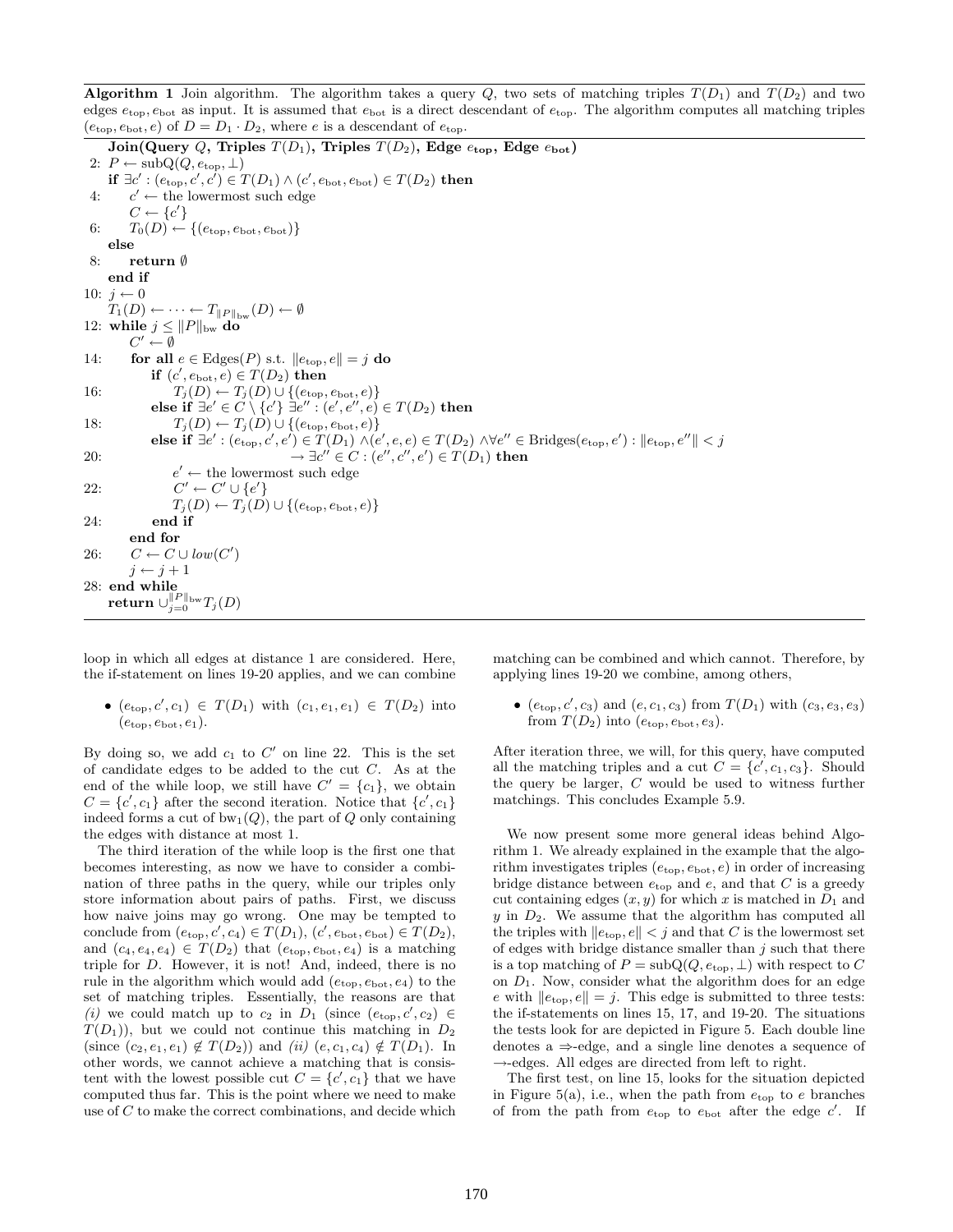

Figure 4: Abstract query and matching triples for Example 5.9.

this is the case, the algorithm only has to check whether  $(c', e_{\text{bot}}, e) \in T(D_2).$ 

The second test, on line 17, looks for the situation in Figure 5(b). Here, there is an edge  $e'$ , different from  $c'$ , that lies on the path from  $e_{\rm top}$  to  $e$  and already belongs to  $C$  (which implies  $||e_{\text{top}}, e'|| < j$ . The algorithm now only needs to test whether, for some  $e''$  the triple  $(e', e'', e)$  belongs to  $T(D_2)$ .

The third test, on lines 19-20, is the most complicated. It looks for the situation in Figure 5(c). Here, no edge on the path from  $e_{\text{top}}$  to e yet belongs to C. This means that the algorithm has to verify that the edge  $e'$  that is on the path from  $e_{\text{top}}$  to e and goes from  $D_1$  into  $D_2$  in the intended matching, is also consistent with the cut  $C$  constructed thus far.

By applying Algorithm 1 for all possible edges  $e_{\text{bot}}$  and  $e_{\text{top}}$  we obtain the following.

LEMMA 5.10. Given the query Q and the sets  $T(D_1)$  and  $T(D_2)$  of matching triples for Q on strings  $D_1$  and  $D_2$ , the set  $T(D)$  of matching triples for Q on  $D = D_1 \cdot D_2$  can be computed in time polynomial in |Q|.

PROOF. We first analyze the running time of Algorithm 1. Its first part (lines 3-9) takes time linear in  $|Q|$ . (We can assume constant time lookup in the sets  $T(D_1)$  and  $T(D_2)$ , which can be implemented, e.g., as tree-dimensional matrices.) In the second part (lines 10-28) all edges that are descendants of  $e_{\text{top}}$ , in order of increasing bridge distance, are considered. The for-loop that starts on line 14 makes one iteration per such edge. Within the loop, three cases are distinguished by the if-statements on lines 15, 17 and 19-20. The most complicated of these is the third, lines 19- 20, which looks at cubically many triples, and thus runs in cubic time. All in all, Algorithm 1 runs in time  $\mathcal{O}(|Q|^4)$ .

To compute all matching triples in  $T(D)$  we have to call the join algorithm for all pairs  $(e_{\text{top}}, e_{\text{bot}})$ , i.e., a quadratic number of times, so the total running time is  $\mathcal{O}(|Q|^6)$ .

The auxiliary data structure needed for incremental evaluation over a string  $D$  has a number of tree nodes that is linear in  $|D|$ . Each tree node contains a set of matching triples, and thus needs space  $\mathcal{O}(|Q|^3)$ . In total, the size of the auxiliary data structure is  $\mathcal{O}(|D| \cdot |Q|^3)$ . Together with Lemma 5.10, this gives us Theorem 5.1.

## 6. CONJUNCTIVE FORWARD XPATH

After the preparatory work in the previous section, we are now ready to extend the algorithm of Section 4 to also handle the next-sibling  $(\rightarrow)$  and following-sibling  $(\Rightarrow)$  axes. However, in order to do this we disallow disjunction  $(\vee)$  and negation  $(\neg)$  in the pattern, leaving us with the fragment  $XPath(\downarrow, \Downarrow, \rightarrow, \Rightarrow, \wedge)$ , which we refer to as conjunctive forward XPath. All such queries can be thought of as tree pattern queries with only label nodes, so we don't need to consider syntax nodes. Every branching in the pattern implicitly denotes a conjunction. We will show the following.

THEOREM 6.1. Boolean incremental evaluation for an  $XPath(\downarrow, \Downarrow, \rightarrow, \Rightarrow, \wedge)$  pattern Q and an XML document D runs in time  $\mathcal{O}(depth(D) \cdot \log(width(D)) \cdot poly(|Q|))$  per update, with an auxiliary data structure of size  $\mathcal{O}(|D| \cdot |Q|^3)$ .

For a node  $q$  of  $Q$ , let the *subpattern without siblings of* q, denoted subtree $N$ oSibling $(q)$ , be the subtree of Q rooted at q from which all outgoing sibling edges (and corresponding subtrees) leaving  $q$  are removed. Here, by *sibling edge*, we mean both " $\rightarrow$ "- and " $\Rightarrow$ "-edges. Notice that we only removed sibling edges that are directly attached to q, so subtree NoSibling(q) can still contain sibling edges deeper in the pattern.

Further, for a node q of  $Q$ , the *subpattern with only sib*lings of q, denoted subtreeOnlySibling $(q)$ , is the subtree of Q rooted at  $q$  and containing all nodes reachable from  $q$  by following only sibling edges. Notice that subtreeOnlySibling $(q)$ only contains sibling edges, and is thus a query in the fragment  $XPath(\rightarrow, \Rightarrow, \wedge)$  treated in the previous section.

Let downNodes $(Q)$  be the subset of Nodes $(Q)$  such that for each  $q \in \text{downNodes}(Q)$ , the unique incoming edge to q in Q has type  $\downarrow$  or  $\Downarrow$ .

The algorithm works as follows. For each node  $u$  in  $D$  we store a record  $R_u$  consisting of:

- the set of query nodes  $S^u = \{q \in \text{Nodes}(Q) \mid D \models^u \text{subtreeNoSibling}(q)\},\$
- the set of query nodes  $C^u = \{q \in \text{downNodes}(Q) \mid \exists u'.\text{child}(u, u') \land D \models^{u'}\}$  $Q[q]$ ,
- the set of query nodes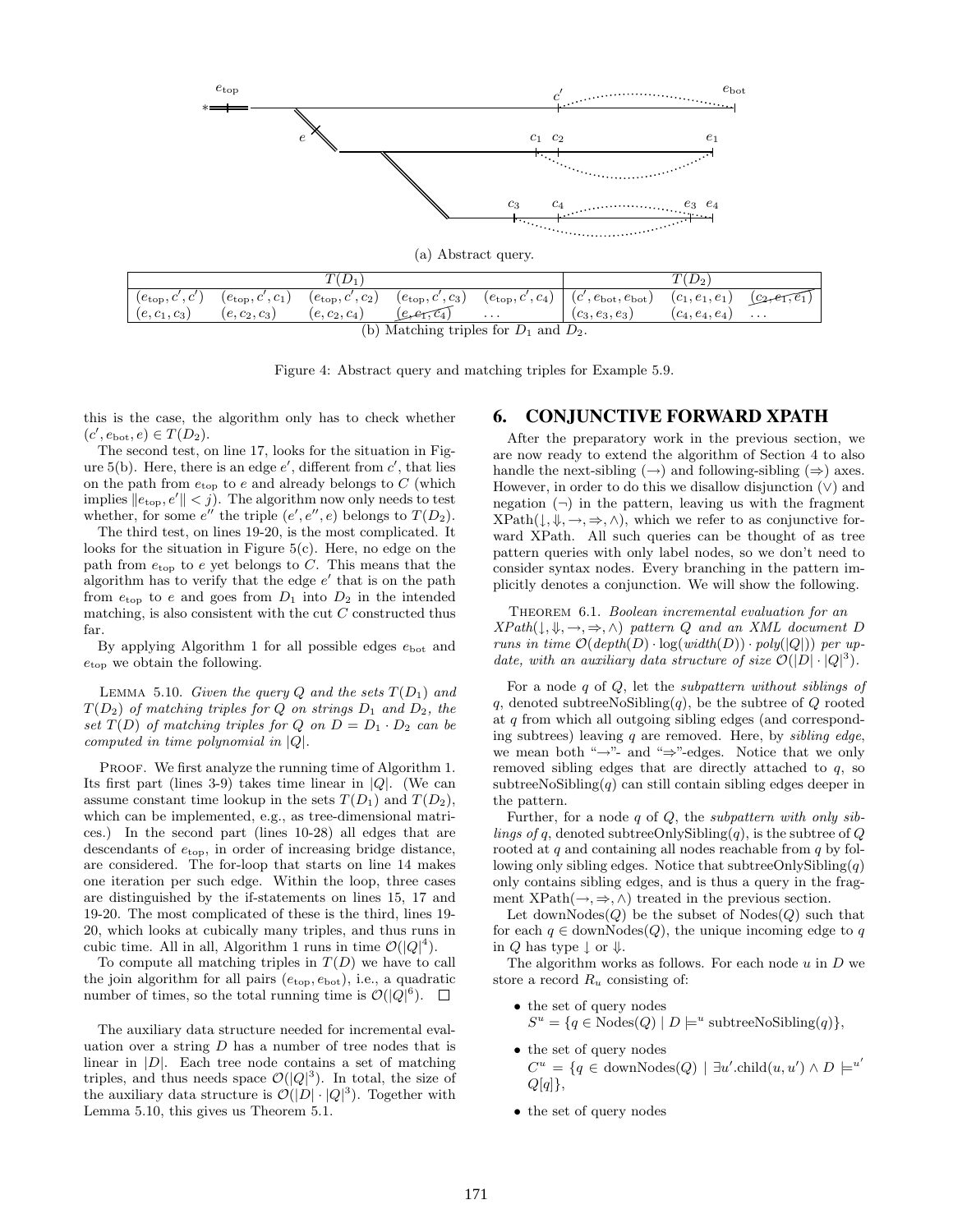

(c) Algorithm 1, Lines 19-20.

Figure 5: Illustrations of the situations identified by the if-statements in the for-loop of Algorithm 1.

 $D^u = \{q \in \text{Nodes}(Q) \mid \exists u'.\text{descendant}(u, u') \land D \models^{u'}\}$  $Q[q]$ ,

• for each query node q the integer count  $D^{u}(q) =$  $|\{u' \mid \text{child}(u, u') \wedge \exists u'' \text{ descendant}(u', u'') \wedge D \mid =^{u''}$  $Q[q]$ .

Without loss of generality, we assume that the root node of Q does not have outgoing sibling edges. Indeed, if it has, it can never be mapped to the root of D. Therefore, it suffices to check whether  $S^{\text{root}(D)}$  contains root $(Q)$  to decide whether  $D \models Q$ .

However, to maintain the above records, we still need to store some additional information. For each node  $u$  of  $D$ and each query node  $q \in \text{downNodes}(Q)$  we also store the data structures needed to incrementally maintain the membership of a string w in subtreeOnlySibling $(q)$ . Here, w is a string formed by relabeled versions of the children of u in D, and the data structures are these maintained by the algorithm in Section 5. The concrete details about the string w are given below.

We now show how the records  $R_u$  can be updated. As in Section 4, it suffices to recompute this information for all nodes on the path of the updated node to the root. Let  $u$  be the next node to be updated,  $v$  be its parent, and  $u_1, \ldots, u_k$  its children. We use  $S^u_{\text{new}}$ ,  $C^u_{\text{new}}$ , etc. to refer to the record values after the update. We assume that  $C_{\text{new}}^u$ ,  $D_{\text{new}}^u$ , and count $D_{\text{new}}^u(q)$  are given and show how to compute  $S_{\text{new}}^u$ ,  $C_{\text{new}}^v$ ,  $D_{\text{new}}^v$ , and count $D_{\text{new}}^v(q)$ . If u is a leaf node, we have  $C^u = D^u = \emptyset$  and count  $D^u = 0$ , for all query nodes q.

- $S_{\text{new}}^u$ : For a child q' of q, we say that q' is a ↓-child  $(\text{resp., }\Downarrow\text{-child}), \text{ if type}((q,q')) = \downarrow (\text{resp., }\Downarrow). \text{ A }\downarrow\text{-}$ child q' is satisfied if  $q' \in C^u_{\text{new}}$ , and a  $\downarrow$ -child q' if  $q' \in C_{\text{new}}^u \cup D_{\text{new}}^u$ . Then,  $q \in S_{\text{new}}^u$  if  $q$ 's label matches the label of u and all its  $\downarrow$ - and  $\downarrow$ -children are satisfied.
- $C_{\text{new}}^v$ : To know whether  $D \models^{u'} Q[q]$  for some child u' of  $v$ , we have to consider all query nodes which are reachable from  $q$  by following edges typed with sibling axes, i.e., all nodes in subtreeOnlySibling $(q)$ . Indeed,  $q \in C^v$  should hold if these reachable query nodes can be matched to children of  $v$  in such a manner that

the matching is (1) consistent with the sibling edges of the query and  $(2)$  every query node  $q'$  that is reachable from q by sibling edges is matched to such a child node u' such that  $D_{u'} \models \text{subtreeNoSibling}(q'),$  where  $D_{u'}$  is the subtree of D rooted at  $u'$ , i.e.,  $q' \in S^{u'}$ .

The existence of such a matching can efficiently be decided (and maintained) as follows. First, consider the string  $w = \overline{v_1} \cdots \overline{u} \cdots \overline{v_n}$ , corresponding to the sequence  $v_1 \cdots u \cdots v_n$  of children of v where the  $\overline{v_i} = S^{v_i}$ (and  $\bar{u} = S_{\text{new}}^u$ ), i.e., the label is formed by the set of query nodes whose subpattern without siblings can be matched here. Second, consider the query  $Q_{\rm{sib}} =$ subtreeOnlySibling $(q)$ . Then, we say that a query node q' of  $Q_{\text{sib}}$  matches a string symbol  $\overline{v_i} = S^{v_i}$  iff  $q' \in S^{v_i}$ . Now,  $q \in C^v$  iff there exists a matching of  $Q_{\rm sib}$  on w. This matching does not need to be a root matching, but can be any matching. Furthermore, notice that at most one label, namely the one for  $u$ , in w changes when an update occurs. Therefore, we can use the algorithm presented in Section 5 to incrementally maintain tree pattern queries over strings, in this slightly altered semantics, to efficiently decide whether  $q \in C_{\text{new}}^v$ .

• count  $D_{\text{new}}^v$ : For all q, count  $D_{\text{new}}^v(q)$ =  $\sqrt{2}$  $\int$  $\mathcal{L}$ count $D^v(q) + 1$  if  $q \in D^u_{\text{new}}$  and  $q \notin D^u_{\text{old}}$ <br>count $D^v(q) - 1$  if  $q \notin D^u_{\text{new}}$  and  $q \in D^u_{\text{old}}$ <br>count $D^v(q)$  otherwise

• 
$$
D_{\text{new}}^v : D_{\text{new}}^v = C_{\text{new}}^v \cup \{q \mid \text{countD}_{\text{new}}^v(q) > 0\}.
$$

We argue that the algorithm works in time  $\mathcal{O}(\text{depth}(D))$ .  $log(width(D))\cdot poly(|Q|)$ . We have to update at most depth $(D)$ nodes, so it suffices to argue that handling one node can be done in time  $\mathcal{O}(\log(\text{width}(D)) \cdot \text{poly}(|Q|))$ . All sets except  $C^v$  can easily be updated in time  $\mathcal{O}(|Q|)$ . Further, for updating  $C^v$ , we have to apply the incremental maintenance algorithm for strings, which has complexity  $\mathcal{O}(\log(w) \cdot \text{poly}(|P|)),$ where  $w \leq \text{width}(D)$  (see Theorem 5.1) and P is the query to be maintained. This algorithm has to be run for all query nodes  $q \in \text{downNodes}(Q)$  and corresponding queries subtreeOnlySibling $(Q)$ . These subpatterns are all disjoint,